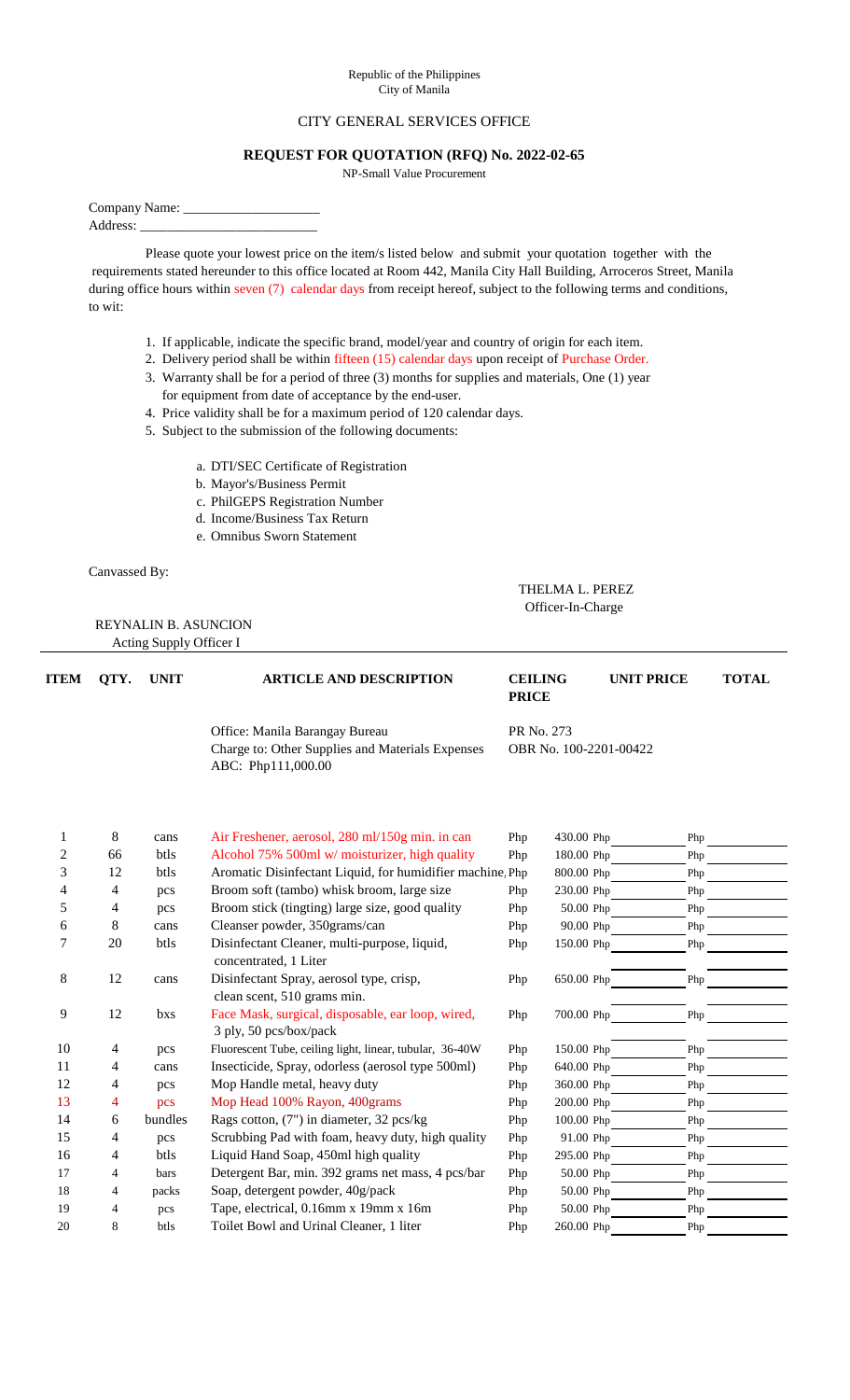| <b>ITEM</b> | QTY.           | <b>UNIT</b> | <b>ARTICLE AND DESCRIPTION</b>                                                                                                                                                                                                                                      | <b>PRICE</b>                         | <b>CEILING</b>                       | <b>UNIT PRICE</b> | <b>TOTAL</b>                                                                                                                                                                                                                                  |
|-------------|----------------|-------------|---------------------------------------------------------------------------------------------------------------------------------------------------------------------------------------------------------------------------------------------------------------------|--------------------------------------|--------------------------------------|-------------------|-----------------------------------------------------------------------------------------------------------------------------------------------------------------------------------------------------------------------------------------------|
|             |                |             | Office: Manila Barangay Bureau<br>Charge to: Other Supplies and Materials Expenses<br>ABC: Php111,000.00                                                                                                                                                            | PR No. 273<br>OBR No. 100-2201-00422 |                                      |                   |                                                                                                                                                                                                                                               |
| 21          | 4              | packs       | Toilet Deodorant Cake,                                                                                                                                                                                                                                              | Php                                  | 599.00 Php                           | Php               |                                                                                                                                                                                                                                               |
|             |                |             | 99% paradichlorobenzene, 100gms, 12pcs/pack                                                                                                                                                                                                                         | Php                                  |                                      | Php<br>Php        |                                                                                                                                                                                                                                               |
| 22          | 20             | packs       | Toilet Tissue Paper, 2 ply sheets, 12rolls/pack                                                                                                                                                                                                                     | Php                                  | 331.00 Php                           | Php               | $\label{eq:2} \mathcal{L} = \left\{ \begin{array}{ll} \mathcal{L}^{\text{max}}_{\text{max}} & \mathcal{L}^{\text{max}}_{\text{max}} \\ \mathcal{L}^{\text{max}}_{\text{max}} & \mathcal{L}^{\text{max}}_{\text{max}} \end{array} \right. \ .$ |
| 23          | 12             | packs       | Trashbag, (XXL) 37" x 40" 18.5, 10pcs/pack                                                                                                                                                                                                                          | Php                                  | 1,000.00 Php                         | Php               |                                                                                                                                                                                                                                               |
| 24          | $\mathbf{2}$   | units       | AIR HUMIDIFIER - CWH1662914                                                                                                                                                                                                                                         | Php                                  | 6,500.00 Php                         | Php               |                                                                                                                                                                                                                                               |
| 25          | 2              | units       | Disinfectant Misting Machine,<br>12 Liter capacity, for room size 30-90sqm,<br>Weight: 5kg, Dimensions: 23x23x50cm<br>With 3 style nozzles included<br>WATER DISPENSER, HFSWD900SS<br>Free standing water dispenser, hot and cold<br>compressor type cooling, 500W, |                                      | Php 10,400.00 Php                    | Php               |                                                                                                                                                                                                                                               |
|             |                |             | (L-125" x W-12" x H-39")                                                                                                                                                                                                                                            |                                      | PER LOT BASIS TOTAL                  | Php               |                                                                                                                                                                                                                                               |
|             |                |             | Office: Office of the City Sheriff<br>Charge to: Other Supplies and Materials Expenses<br>ABC: Php30,005.00                                                                                                                                                         |                                      | PR No. 274<br>OBR No. 100-2201-00426 |                   |                                                                                                                                                                                                                                               |
| 26          | 20             | gal         | Alcohol, isoprophyl, 1 gal                                                                                                                                                                                                                                          | Php                                  | 700.00 Php                           |                   |                                                                                                                                                                                                                                               |
| 27          | 5              | can         | Air freshener                                                                                                                                                                                                                                                       | Php                                  | 270.00 Php                           | Php               |                                                                                                                                                                                                                                               |
| 28          | 5              | pcs         | <b>Broom</b>                                                                                                                                                                                                                                                        | Php                                  | 290.00 Php                           | Php               |                                                                                                                                                                                                                                               |
| 29          | 5              | gal         | Belaching liquid, 1 gal                                                                                                                                                                                                                                             | Php                                  | 250.00 Php                           | Php               |                                                                                                                                                                                                                                               |
| 30          | 5              | pouch       | Detergent poweder, all purpose, 500 grams                                                                                                                                                                                                                           | Php                                  | 75.00 Php                            | Php               |                                                                                                                                                                                                                                               |
| 31          | 5              | can         | Disinfectant Spray, 340 grams                                                                                                                                                                                                                                       | Php                                  | 586.00 Php                           | Php               |                                                                                                                                                                                                                                               |
| 32          | 5              | pcs         | Doormat, Rag, cloth                                                                                                                                                                                                                                                 | Php                                  | 70.00 Php                            | Php               |                                                                                                                                                                                                                                               |
| 33          | 10             | pcs         | Mop head, 100% rayon, 400 grams                                                                                                                                                                                                                                     | Php                                  | 260.00 Php                           | Php               |                                                                                                                                                                                                                                               |
| 34          | 5              | kgs         | Rags, cotton (7") in diameter, 20 pcs/kg                                                                                                                                                                                                                            | Php                                  | 110.00 Php                           | ${\rm Php}$       |                                                                                                                                                                                                                                               |
| 35          | 10             | bottles     | Toilet bowl & urinal cleaner, 500ml                                                                                                                                                                                                                                 | Php                                  | 270.00 Php                           | ${\rm Php}$       |                                                                                                                                                                                                                                               |
| 36          | 4              | pcs         | Toilet Deodorizer with holder, 100g                                                                                                                                                                                                                                 | Php                                  | 90.00 Php                            | Php               |                                                                                                                                                                                                                                               |
| 37          | 5              | bundles     | Toilet tissue paper, 2 ply sheets, 12 rolls/pack                                                                                                                                                                                                                    | Php                                  | 160.00 Php                           | Php               |                                                                                                                                                                                                                                               |
| 38          | 5              | pcs         | Trash can, swing cover, medium, 9L                                                                                                                                                                                                                                  | Php                                  | 258.00 Php                           | Php               |                                                                                                                                                                                                                                               |
|             |                |             |                                                                                                                                                                                                                                                                     |                                      | PER LOT BASIS TOTAL                  | Php               |                                                                                                                                                                                                                                               |
|             |                |             | Office: Local Board of Assessment Appeals                                                                                                                                                                                                                           |                                      | PR No. 281                           |                   |                                                                                                                                                                                                                                               |
|             |                |             | Charge to: Other Supplies and Materials Expenses<br>ABC: Php6,000.00                                                                                                                                                                                                |                                      | OBR No. 100-2201-00440               |                   |                                                                                                                                                                                                                                               |
| 39          | $\mathbf{1}$   |             | Acid, muriatic                                                                                                                                                                                                                                                      |                                      |                                      |                   |                                                                                                                                                                                                                                               |
| 40          | 10             | gal<br>bts  | Alcohol, 70%, isoprophyl, 500 ml with moisturizer, hq Php                                                                                                                                                                                                           | Php                                  | 285.00 Php<br>160.00 Php             | Php               | Php                                                                                                                                                                                                                                           |
| 41          | 1              |             | Broom (soft) (tambo)                                                                                                                                                                                                                                                |                                      | 286.00 Php                           |                   |                                                                                                                                                                                                                                               |
| 42          | $\overline{c}$ | pc<br>cans  | Disinfectant spray, 340 grams net content, high quality                                                                                                                                                                                                             | Php<br>Php                           | 586.00 Php                           | Php<br>Php        |                                                                                                                                                                                                                                               |
| 43          | 1              | gal         | Dishwasing liquid soap,                                                                                                                                                                                                                                             | Php                                  | 370.00 Php                           | ${\rm Php}$       |                                                                                                                                                                                                                                               |
| 44          | 6              | packs       | Doormat, rag, cloth, 12x24                                                                                                                                                                                                                                          | Php                                  | 65.00 Php                            | Php               |                                                                                                                                                                                                                                               |
| 45          | 2              | pcs         | Dust pan, plastic with handle                                                                                                                                                                                                                                       | Php                                  | 115.00 Php                           | Php               |                                                                                                                                                                                                                                               |
| 46          | 2              | bts         | Glass cleaner, 500 ml high quality                                                                                                                                                                                                                                  | Php                                  | 200.00 Php                           | Php               | <b>Contract Contract Contract</b>                                                                                                                                                                                                             |
| 47          | 1              | pc          | Mop head, 100% rayon, 400 grams                                                                                                                                                                                                                                     | Php                                  | 260.00 Php                           | Php               |                                                                                                                                                                                                                                               |
| 48          | 5              | pcs         | Toilet Deodorizer with holder, 100g                                                                                                                                                                                                                                 | Php                                  | 83.00 Php                            | Php               |                                                                                                                                                                                                                                               |
|             |                |             |                                                                                                                                                                                                                                                                     |                                      |                                      |                   |                                                                                                                                                                                                                                               |

49 4 packs Toilet Deodorizer with holder, 100g<br>4 packs Toilet Tissue paper, 2 ply sheets, 12 rolls/pack Php 148.00 Php Php

PER LOT BASIS TOTAL Php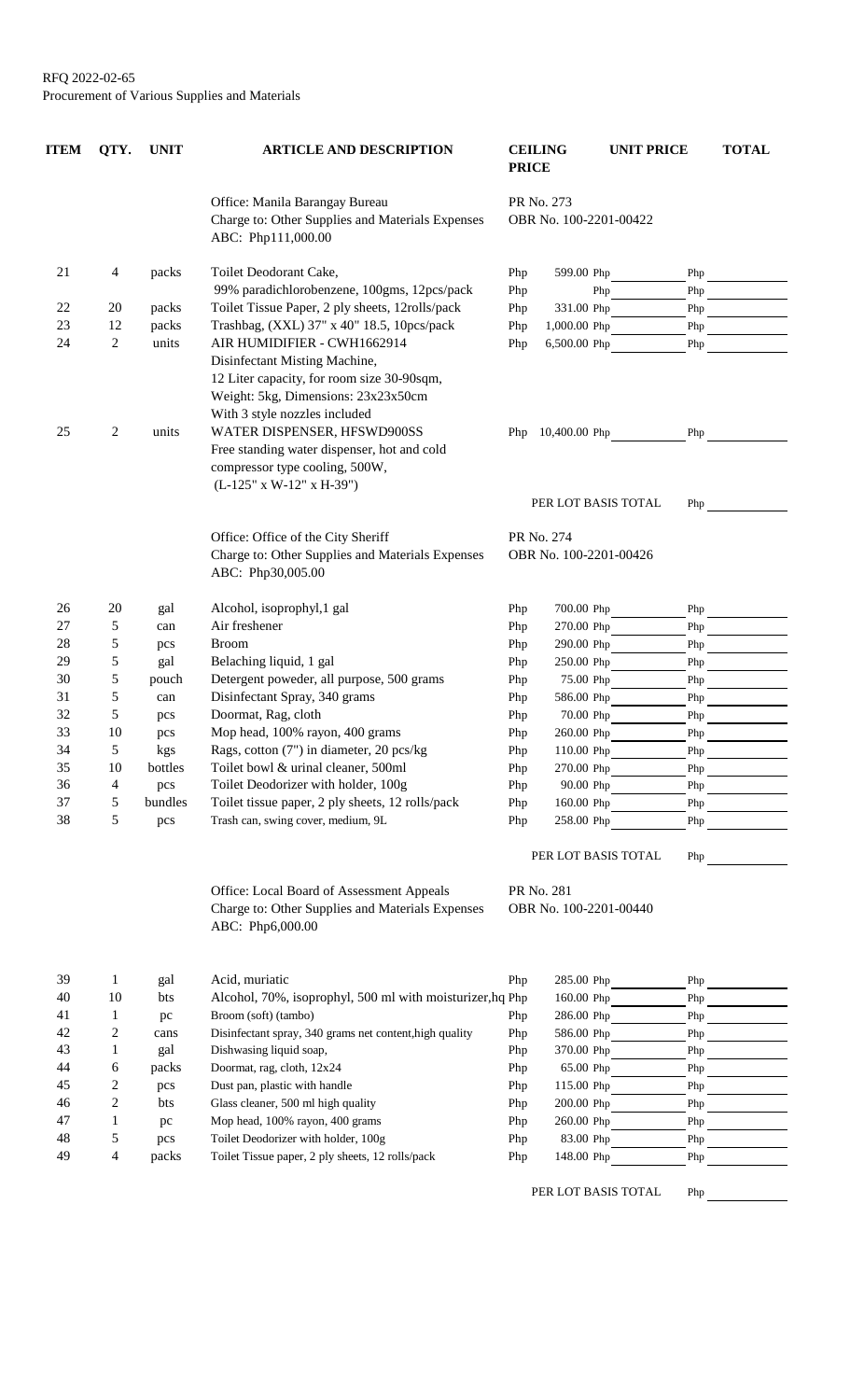| <b>ITEM</b> | QTY.         | <b>UNIT</b>    | <b>ARTICLE AND DESCRIPTION</b>                                                                                 | <b>CEILING</b><br><b>PRICE</b>       |                          | <b>UNIT PRICE</b>          | <b>TOTAL</b> |
|-------------|--------------|----------------|----------------------------------------------------------------------------------------------------------------|--------------------------------------|--------------------------|----------------------------|--------------|
|             |              |                | Office: Parks Development Office<br>Charge to: Other Supplies and Materials Expenses<br>ABC: Php476,900.00     | PR No. 262<br>OBR No. 100-2201-00387 |                          |                            |              |
| 50          | 200          | Packs          | Trash Bag, Plain black, plastic                                                                                | Php                                  | 858.00 Php               | Php                        |              |
|             |              |                | 18.5"x18.5"x40"xxl made of recovered<br>materials content gusseted type w/ tie 100pcs./Pack                    |                                      |                          | Php<br>Php                 |              |
| 51          | 200          | Pcs.           | Broomstick (walis tingting) with handle                                                                        | Php                                  | 150.00 Php               | Php                        |              |
| 52          | 100          | Pairs          | Rain boots, long cut, black size 7,8 & 9                                                                       | Php                                  | 600.00 Php               | Php                        |              |
| 53          | 150          | Pcs.           | Netvest w/ neon green reflectorized stripes                                                                    | Php                                  | 277.20 Php               | Php                        |              |
| 54          | 200          | Pcs.           | T-shirt longsleeves round neck green w/                                                                        | Php                                  | 400.00 Php               | Php                        |              |
|             |              |                | "PDO MANILA" print at front &back, white print                                                                 |                                      |                          | Php<br>Php                 |              |
| 55          | 10           | <b>Bundles</b> | Nylon Line, 250mm. Dia. Test lbs. 200                                                                          | Php                                  | 504.00 Php               | Php                        |              |
| 56          | 50           | Pouches        | Detergent Powder, all purpose, 500gms/pouch                                                                    | Php                                  | 70.00 Php                | Php                        |              |
| 57          | 10           | Packs          | Deodorizing cake 50g/12pcs/pack                                                                                | Php                                  | 440.00 Php               | Php                        |              |
| 58          | 30           | Btls.          | Hand wash soap antibacterial 225 ml./bottle                                                                    | Php                                  | 130.00 Php               | Php                        |              |
| 59          | 150          | Btls.          | Isophrophyl alcohol 70% 500ml./bottle                                                                          | Php                                  | 160.00 Php               | Php                        |              |
| 60          | 10           | Gals.          | Bleach (all purpose)                                                                                           | Php                                  | 240.00 Php               | Php                        |              |
| 61          | 100          | Pairs          | Garden Gloves. Cloth, washable                                                                                 | Php                                  | 200.00 Php               | ${\rm Php}$                |              |
| 62          | 100          | Pcs.           | <b>Buli Native Hat</b>                                                                                         | Php                                  | 150.00 Php               | Php                        |              |
| 63          | 30           | Pcs.           | <b>Trowel HD</b>                                                                                               | Php                                  | 300.00 Php               | Php                        |              |
| 64          | 2            | Pcs.           | Telescopic Pole Prunner w/handle HD                                                                            | Php                                  | 3,240.00 Php             | Php                        |              |
|             |              |                |                                                                                                                |                                      |                          | PER LOT BASIS TOTAL<br>Php |              |
|             |              |                | Office: Office of the City Accountant<br>Charge to: Other Supplies and Materials Expenses<br>ABC: Php80,000.00 | PR No. 271                           | OBR No. 100-2201-00420   |                            |              |
| 65          | 4            | piece          | Automatic Voltage Regulator (AVR) 500 watts                                                                    | Php                                  | 428.00 Php               | Php                        |              |
| 66          | 2            | piece          | Adaptor Plug, Universal 3 hole                                                                                 | Php                                  | 95.00 Php                | Php                        |              |
| 67          | 12           | can            | Air Freshener, aerosol, 320 ml                                                                                 | Php                                  | 270.00 Php               | Php                        |              |
| 68          | 80           | bottle         | Alcohol, 70%, 500ml w/moisturizer                                                                              | Php                                  | 160.00 Php               | Php                        |              |
| 69          | 3            | piece          | Cord Extension, 6 way gang, 2 meters                                                                           | Php                                  | 1,117.00 Php             | ${\rm Php}$                |              |
| 70          | 4            | piece          | Broom Soft (Tambo), high quality                                                                               | Php                                  | 286.00 Php               | Php                        |              |
| 71          | 18           | pouch          | Detergent Powder, all purpose, 1 kg / pouch                                                                    | Php                                  | 150.00 Php               | Php                        |              |
| 72          | 12           | piece          | Doormat, rag, cloth, 12 x 24 standars size                                                                     | Php                                  | 65.00 Php                | Php                        |              |
| 73          | 2            | piece          | Dust Pan, plastic with handle                                                                                  | Php                                  | 115.00 Php               | Php                        |              |
| 74          | $\mathbf{1}$ | piece          | Electrical Rubber Plug, Heavy Duty, Transparent                                                                | Php                                  | $100.00$ Php             | Php                        |              |
| 75          | $\mathbf{1}$ | piece          | Glue Gun (big)                                                                                                 | Php                                  | 292.00 Php               | Php                        |              |
| 76          | 10           | piece          | Glue Stick, size: 10.8-11.5mm                                                                                  | Php                                  | 28.00 Php                | Php                        |              |
| 77          | 3            | pairs          | Gloves, rubberized                                                                                             | Php                                  | 150.00 Php               | Php                        |              |
| 78<br>79    | 8            | bottle         | Hand Wash, anti-bacterial soap, liquid 450ml                                                                   | Php                                  | 224.00 Php               | Php                        |              |
| 80          | 12           | can            | Insecticide, Spray, 500 ml/can, high quality                                                                   | Php                                  | 300.00 Php               | Php                        |              |
| 81          | 2<br>3       | units<br>piece | Adaptor Plug, Universal 3 hole<br>Mop Handle (plastic) high quality                                            | Php<br>Php                           | 470.00 Php<br>180.00 Php | Php<br>Php                 |              |
| 82          | 8            | piece          | Mop head, 100% rayon, 400g                                                                                     | Php                                  | 260.00 Php               | Php                        |              |
| 83          | 12           | units          | Mouse, Optical - USB Connection Type                                                                           | Php                                  | 465.00 Php               | Php                        |              |
| 84          | 4            | piece          | Power Cord for desktop computer 2m/pc                                                                          | Php                                  | 300.00 Php               | Php                        |              |
| 85          | 3            | piece          | Printer Cable for computer, USB 6.5 ft                                                                         | Php                                  | 379.00 Php               | Php                        |              |
| 86          | 12           | bundle         | Rags, Cotton, (7") in diameter 30-40 pcs/bundle                                                                | Php                                  | 110.00 Php               | Php                        |              |
| 87          | 12           | piece          | Sack, 30" x 43"/pc                                                                                             | Php                                  | 50.00 Php                | Php                        |              |
| 88          | 2            | piece          | Toilet Brush with wood handle for restroom - large                                                             | Php                                  | 210.00 Php               | Php                        |              |
| 89          | 8            | gallon         | Toilet Bleaching Liquid (Original Scent), 1 gal                                                                | Php                                  | 240.00 Php               | Php                        |              |
| 90          | 20           | piece          | Toilet Deodorizer w/holder 100g                                                                                | Php                                  | 83.00 Php                | Php                        |              |
| 91          | 1            | piece          | Toilet pump, rubber w/wooden handle (plunger)                                                                  | Php                                  | 79.00 Php                | Php                        |              |
| 92          | 15           | pack           | Toilet Tissue Paper - 2 ply (12rolls/pack)                                                                     | Php                                  | 165.00 Php               | Php                        |              |
| 93          | 8            | rolls          | Trash bag, 37" x 40", black, XXL (100pcs/roll)                                                                 | Php                                  | 858.00 Php               | Php                        |              |
| 94          | 8            | rolls          | <b>Twine Plastic</b>                                                                                           | Php                                  | 115.00 Php               | Php                        |              |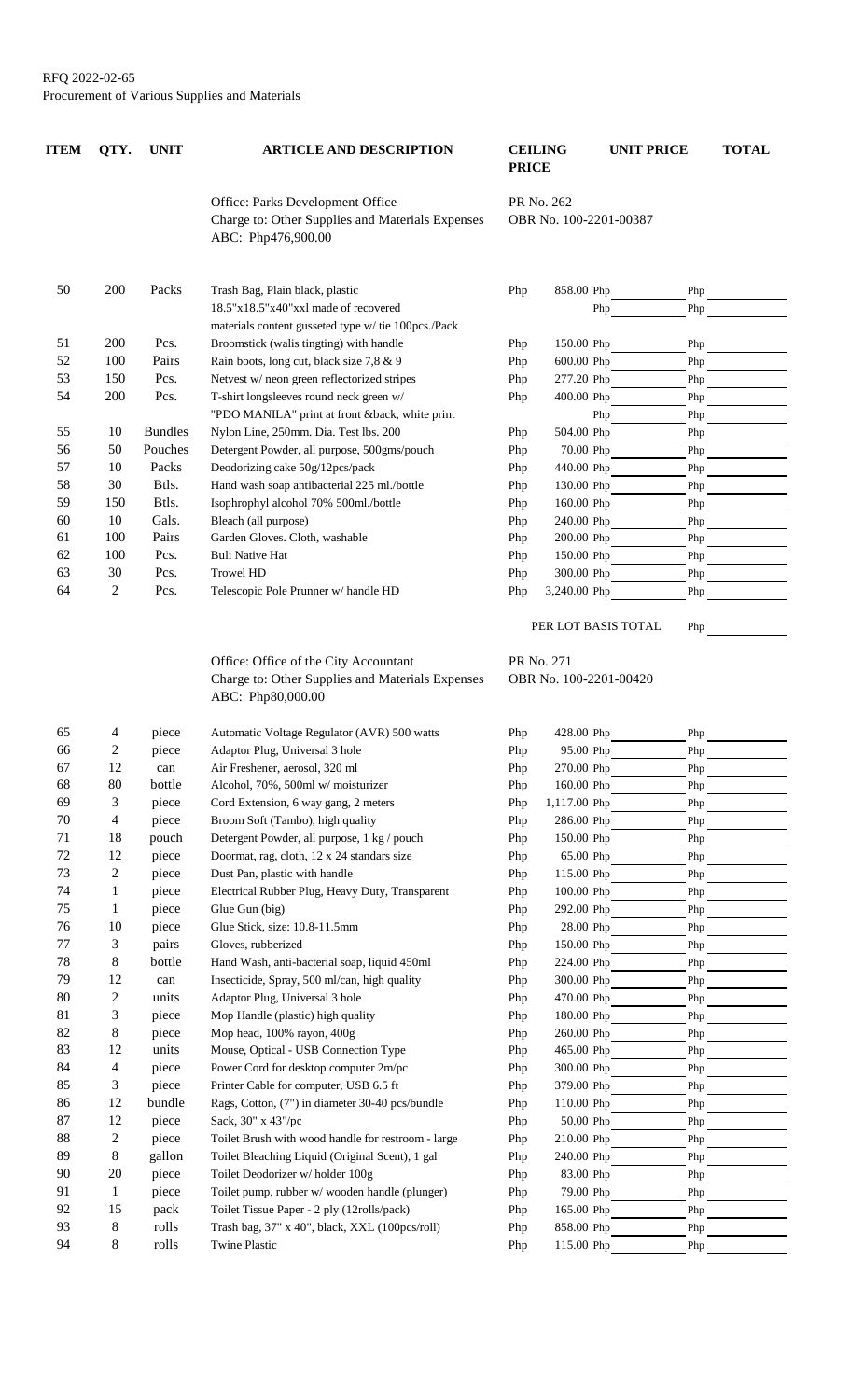RFQ 2022-02-65 Procurement of Various Supplies and Materials

| ITEM | QTY. | <b>UNIT</b> | <b>ARTICLE AND DESCRIPTION</b>                                                                                 | <b>CEILING</b><br><b>PRICE</b> |                        | <b>UNIT PRICE</b>      | <b>TOTAL</b> |
|------|------|-------------|----------------------------------------------------------------------------------------------------------------|--------------------------------|------------------------|------------------------|--------------|
|      |      |             | Office: Office of the City Accountant<br>Charge to: Other Supplies and Materials Expenses<br>ABC: Php80,000.00 | PR No. 271                     | OBR No. 100-2201-00420 |                        |              |
| 95   | 4    | units       | UPS 375 watts / 650 va 230 volts                                                                               | Php                            | 4,701.00 Php           | Php                    |              |
| 96   | 8    | piece       | Wastebasket, non rigid, plastic                                                                                | Php                            | 100.00 Php             | Php                    |              |
|      |      |             |                                                                                                                |                                | PER LOT BASIS TOTAL    | Php                    |              |
|      |      |             |                                                                                                                |                                |                        |                        |              |
|      |      |             |                                                                                                                |                                |                        | Printed Name/Signature |              |

Tel. No/Cellphone No.

Date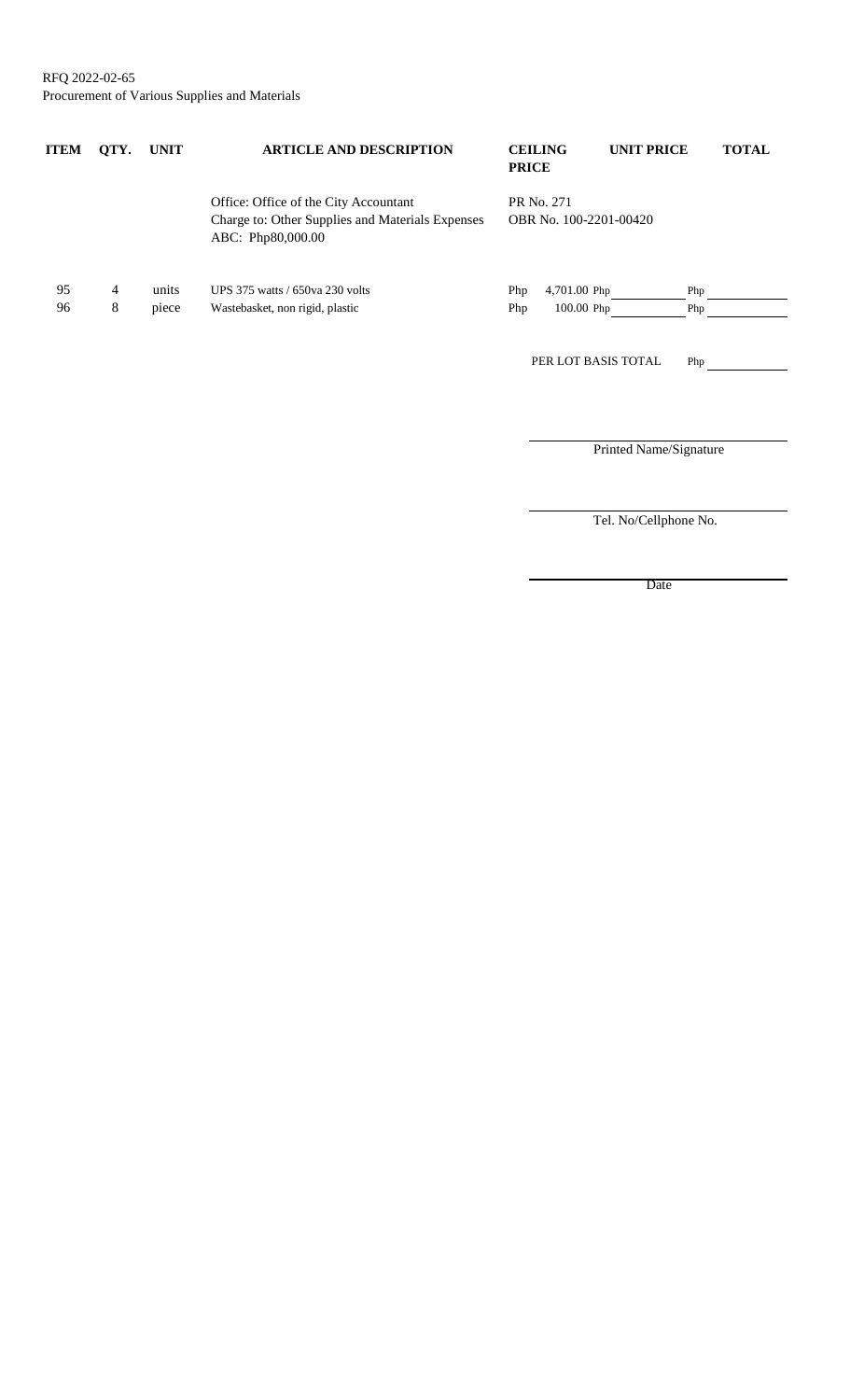8,400.00 600.00 2,560.00 1,440.00 800.00 600.00 364.00 1,180.00 200.00 200.00 200.00 2,080.00

7,800.00

3,000.00

200.00 720.00

920.00

9,600.00

11,880.00

3,440.00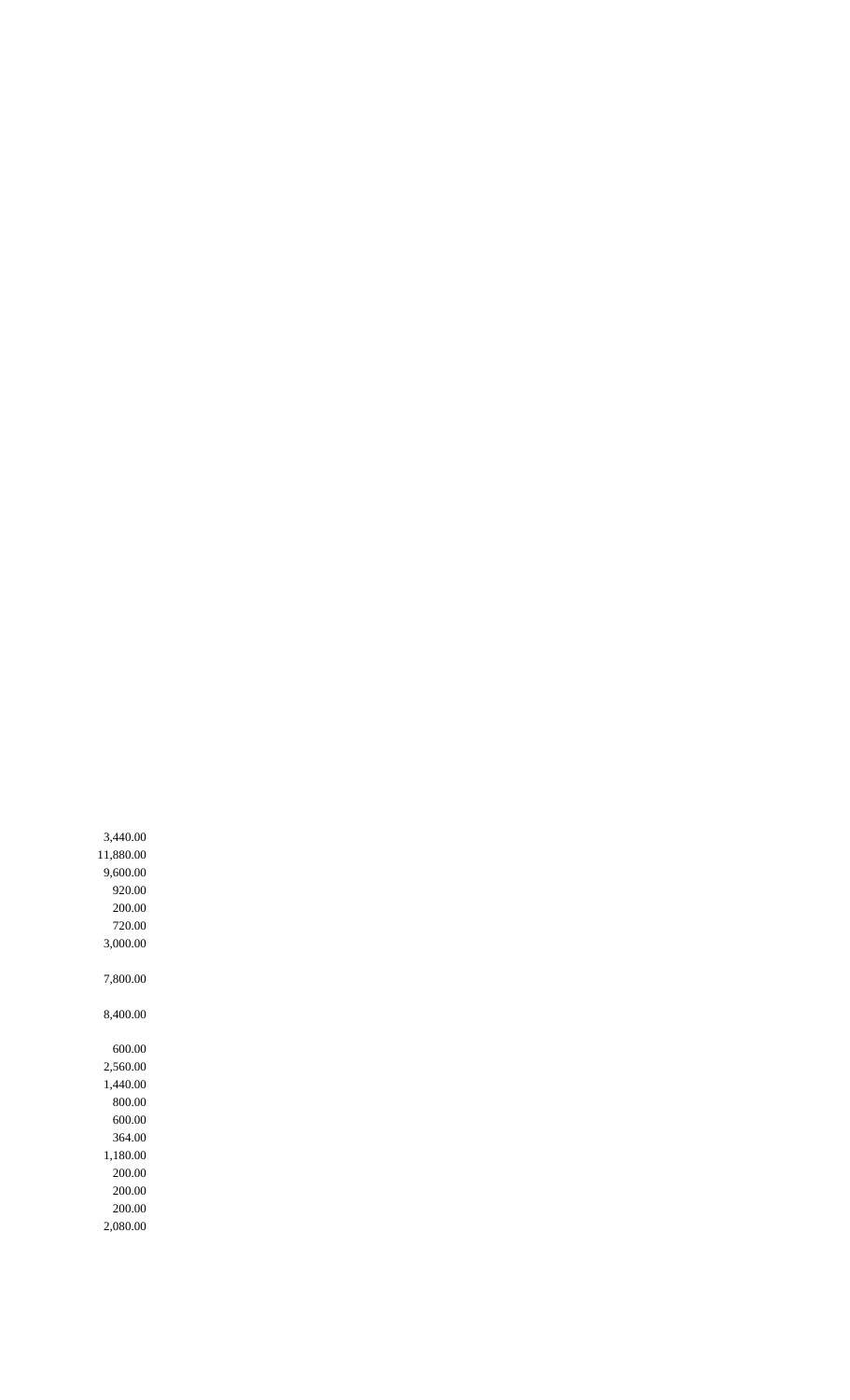2,396.00 0.00 6,620.00 12,000.00 13,000.00

20,800.00

111,000.00

14,000.00 1,350.00 1,450.00 1,250.00 375.00 2,930.00 350.00 2,600.00 550.00 2,700.00 360.00 800.00 1,290.00 30,005.00

285.00 1,600.00 286.00 1,172.00 370.00 390.00 230.00 400.00 260.00 415.00 592.00 6,000.00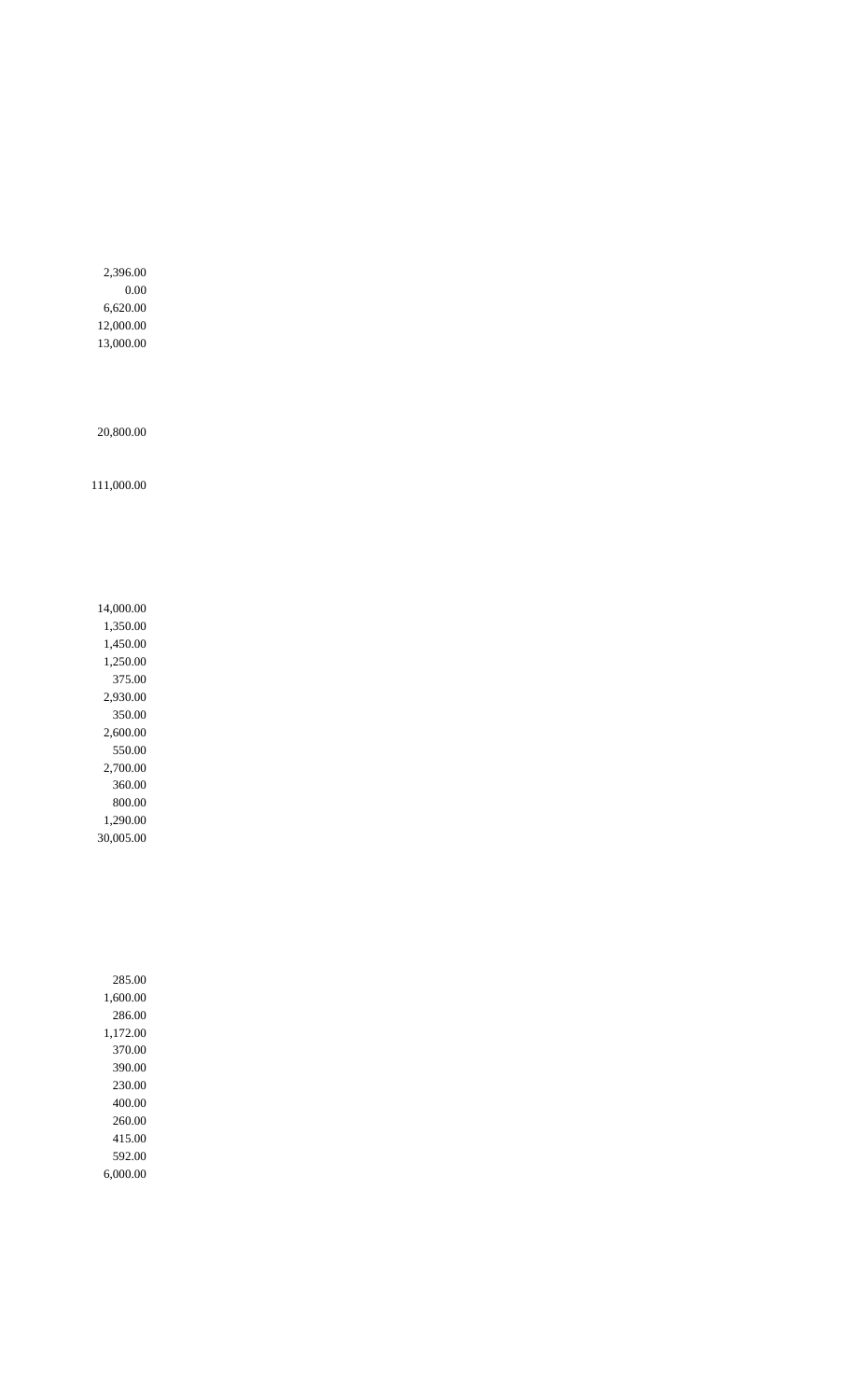171,600.00 0.00 0.00 30,000.00 60,000.00 41,580.00 80,000.00 0.00 5,040.00 3,500.00 4,400.00 3,900.00 24,000.00 2,400.00 20,000.00 15,000.00 9,000.00 6,480.00 476,900.00

1,712.00 190.00 3,240.00 12,800.00 3,351.00 1,144.00 2,700.00 780.00 230.00 100.00 292.00 280.00 450.00 1,792.00 3,600.00 940.00 540.00 2,080.00 5,580.00 1,200.00 1,137.00 1,320.00 600.00 420.00 1,920.00 1,660.00 79.00 2,475.00 6,864.00 920.00